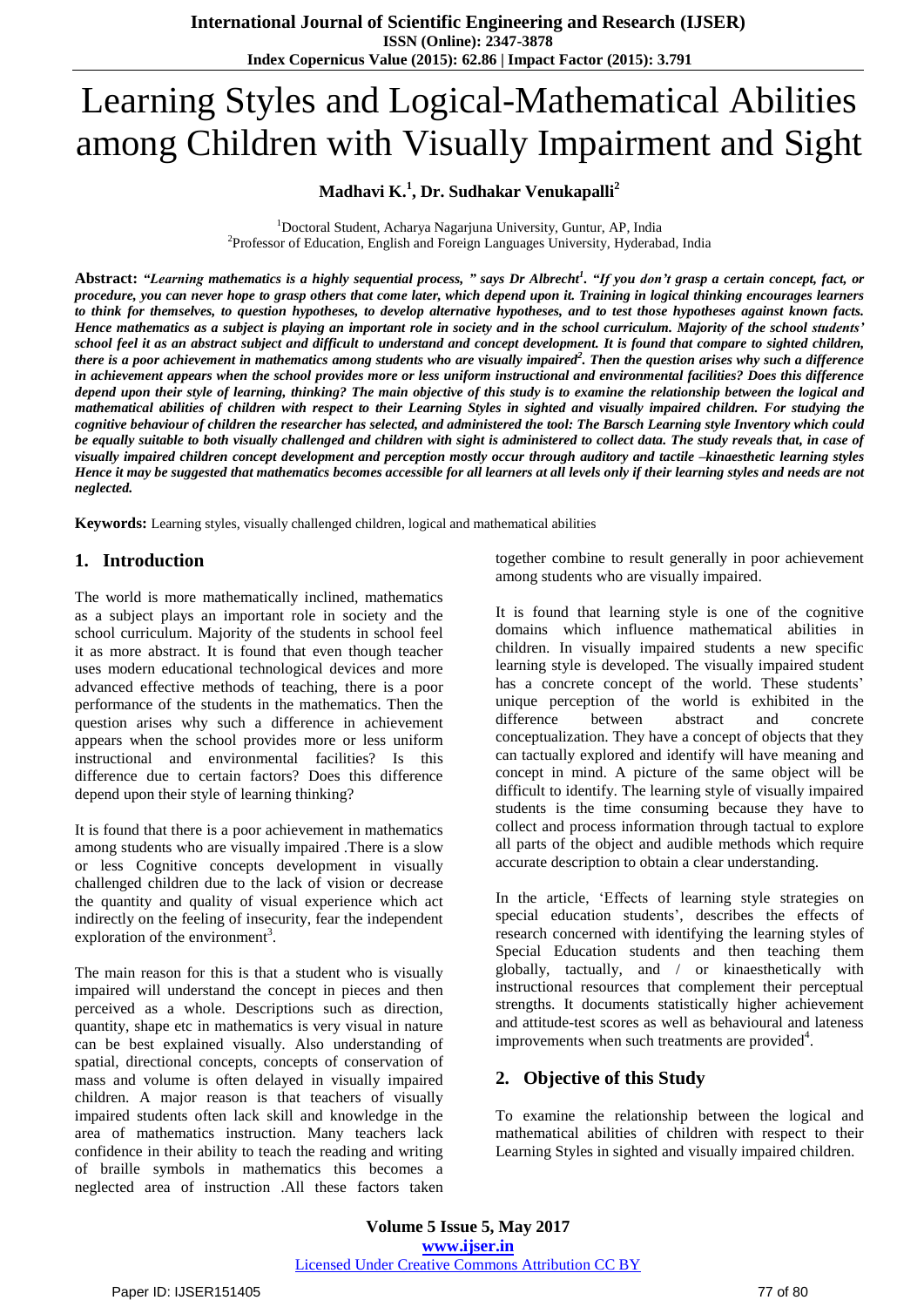#### **Hypotheses:**

- 1.There is an association between the learning styles and the logical and mathematical abilities of children with visual impairment.
- 2.There is a significant correlation between the learning styles and the logical and mathematical abilities of children with visual impairment.
- 3.There is an association between the learning styles and the logical and mathematical abilities of children with sight.
- 4.There is a significant correlation between the learning styles and the logical and mathematical abilities of children with sight.

#### **Research Procedures:**

#### **Population, Sample:**

Two different independent normally distributed populations with respect to the variables are selected for this study. To understand and examine the above hypotheses, visually impaired children and sighted children of class IX in Hyderabad are considered as the Populations. While selecting the school a few variables like, physical facilities, medium of instruction, learning resources, residential facilities, enrolment and willingness to conduct the study are considered.

The researcher after a through field survey and wide consultations with the head of the institutions has identified 8 schools of sighted children and 3 residential schools catering to the educational needs of the visually impaired children that are willing to conduct the study. From these schools by adopting random sampling technique the Devnar school for Blind, Mayur Marg, Begampet, Hyderabad-500016 and Raghunatha Model High School, Chaitanapuri, Hydreabad -500060 are finally selected.

By random stratified sampling technique the researcher selected total 64 children from IX standard. Out of which 32 children are visually impaired who were selected from Devanar blind school and 32 sighted children from Raghunatha model high school for the present study.

#### **Tools, Tool design, Development:**

For studying the cognitive behaviour of children especially for the visually impaired, the researcher did extensive survey of the research literature and consulted various experts in the field to identify appropriate the tool which could be equally suitable to both visually challenged and sighted children. **The Barsch Learning style Inventory** tools used to collect data.

#### **The Barsch Learning style Inventory**

The scale is administered, as a part of a more comprehensive questionnaire to the visually impaired and sighted children to understand the different Learning styles. They are required to indicate the extent to which each statement applies to them. The Barsch Inventory is

one of the quick assessments of learning style. It try to answer the questions basing on the answers on which actual learning preference is based and not areas in which you would like to have as strengths. The inventory has 24 statements which are assigned values and these values are used in the scoring process. Three learning styles will be defined once the test is complete: Visual (sight), Auditory (sound), and Tactile/Kinaesthetic (small/large motor movements).

Children select their agreement with the items from a 5 point Likert scale (often, 5 points sometimes, 3 points seldom, 1 point). From which scoring procedure is down. Total the score for each section. A score of 21 points or more in a modality indicates strength in that area. The highest of the 3 scores indicates the most efficient method of information intake. The second highest score indicates the modality which boosts the primary strength. For example, a score of 23 in visual modality indicates a strong visual learner. Such a learner benefits from the text, from filmstrips, charts, graphs, etc. If the second highest score is auditory, then the individual would benefit from audio tapes, lectures, etc. If we are strong kinaesthetically, then taking notes and rewriting class notes will reinforce information.

## **3. Data Analysis and Interpretation**

The researcher has adopted quantitative research techniques for the purpose of data representation, classification and interpretation. Inferential statistical technique, chi-square and correlation are adopted for the purpose of testing the hypotheses. Interpretations are drawn on the basis of parametric and non-parametric statistical techniques.

One of the objectives of this research work is to examine the relationship between the logical and mathematical abilities of children with respect to their Learning Styles. Relevant tools were administered and the responses of children were collected, analysed and presented below.

Association between Learning styles Vs Logical-Mathematical awareness of the children.

|                      | Logical and Mathematical Abilities |      |      |      |              |       |  |  |
|----------------------|------------------------------------|------|------|------|--------------|-------|--|--|
| Learning<br>styles   | Learning<br>style                  | Poor | Fair | Good | Very<br>Good | Total |  |  |
| Visually<br>impaired | Visual                             |      |      |      |              |       |  |  |
|                      | Auditory                           |      |      | 10   |              | 10    |  |  |
|                      | Kinaesthetic                       |      |      | 15   |              | 16    |  |  |
| Sighted<br>children  | Visual                             | 2    | 2    | 11   |              | 15    |  |  |
|                      | Auditory                           |      |      |      |              |       |  |  |
|                      | Kinaesthetic                       |      |      |      |              |       |  |  |



**Volume 5 Issue 5, May 2017 www.ijser.in** Licensed Under Creative Commons Attribution CC BY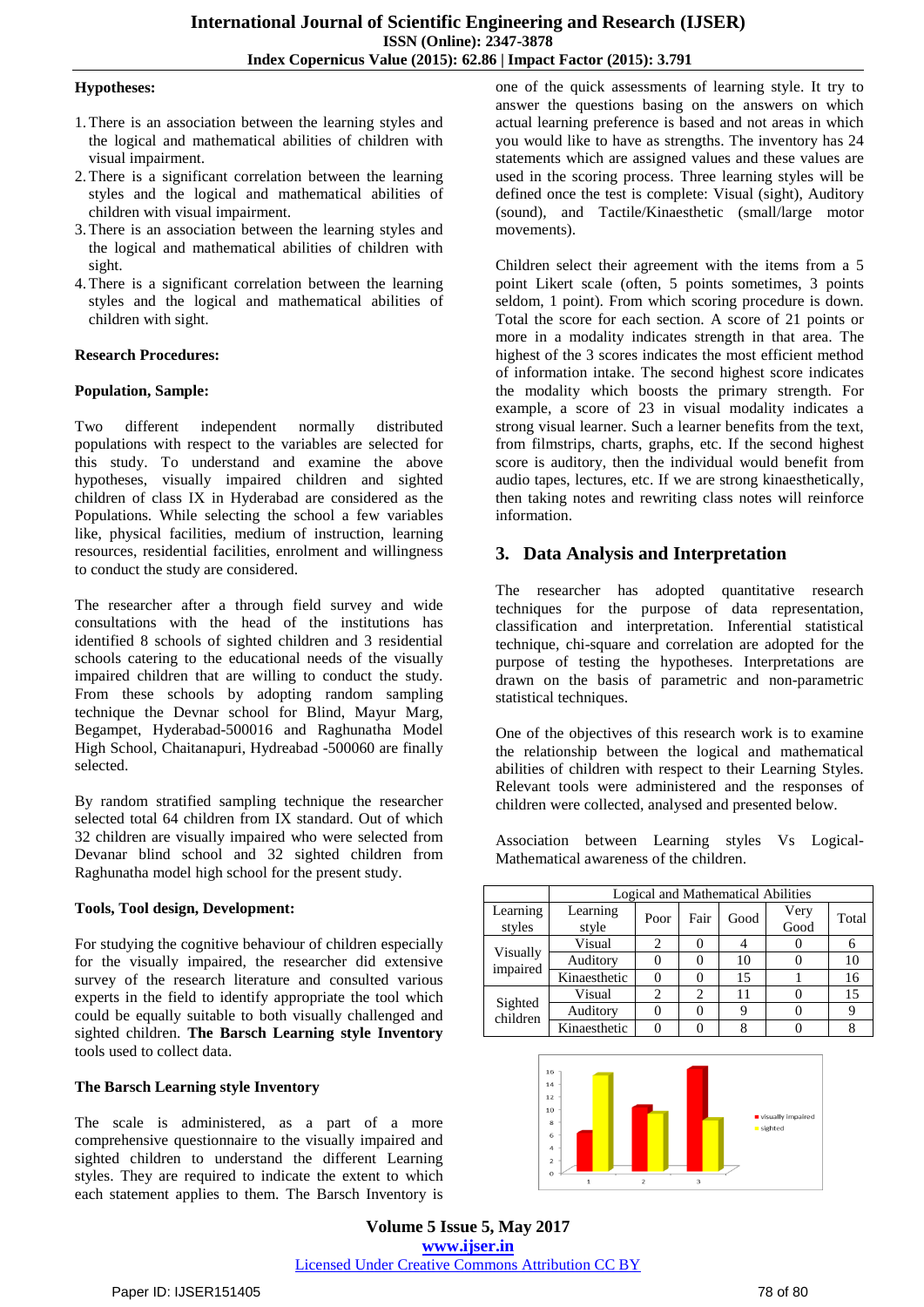#### X- axis - Learning Style

Y- axis-. Logical-Mathematical Abilities

From the above table it is clear that majority of visually impaired children. 15 out of 32 are found in the kinaesthetic learning style and 10 children out of 32are found in the auditory learning style . And with respect to their logical mathematical abilities they are found in the category, " Good". By and large the visually impaired children who are good at logical mathematical abilities have Auditory and Kinaesthetic style of learning.

In order to test the hypotheses  $1 \& 2$  they were translated into null form and appropriate statistical test Chi square was used to test the association between Learning styles and Logical- Mathematical Abilities of children with visually impaired and sight. From the statistical results inferences are drawn and presented below.

| Visually<br>impaired |                                 | Value     | df | Asymp.sig $(2)$<br>-sides) |
|----------------------|---------------------------------|-----------|----|----------------------------|
|                      | Pearson Chi-<br>Square          | 10.161(a) | 4  | .038                       |
|                      | Likelihood Ratio                | 8.612     | 4  | .072                       |
|                      | Linear-by-Linear<br>Association | 6.614     | 1  | .010                       |
|                      | N of Valid Cases                | 32        |    |                            |
| Sighted<br>Children  | Pearson Chi-<br>Square          | 1.964(a)  | 4  | .742                       |
|                      | Likelihood Ratio                | 2.790     | 4  | .593                       |
|                      | Linear-by-Linear<br>Association | 1.397     |    | .237                       |
|                      | N of Valid Cases                | 32        |    |                            |

In case of visually impaired children the above table indicates that the calculated value of chi-square for visually impaired children is 10.161 at 4 degrees freedom and .038 probability value. In other words the calculated value is significant at 0.05 level of significance. And in case of sighted children the above table indicates that the calculated value of chi-square for children with sight is 1.964at 4 degrees freedom and 0.742 probability value. In other words the calculated value is significant at 0.05 level of significance. In order to test the hypotheses 3 &4 they were translated into null form and appropriate statistical test – Pearson Correlation Test was used to test the correlation between Learning styles and Logical-Mathematical Abilities of the both categories of children. From the statistical results inferences are drawn and presented below.

| For visually            |                                       | Learning<br>styles | Logical-<br>Mathematical<br>Abilities |
|-------------------------|---------------------------------------|--------------------|---------------------------------------|
| Impaired                | Learning styles                       |                    | 0.494                                 |
| children                | Logical-<br>Mathematical<br>Abilities | 0.494              |                                       |
|                         |                                       | Learning<br>styles | Logical-<br>Mathematical<br>Abilities |
| For sighted<br>children | Learning styles                       |                    | 0.412                                 |
|                         | Logical-<br>Mathematical<br>Abilities | 0.412              |                                       |

There is a positive co relation between logical mathematical abilities and learning styles and the correlation value is 0.494 and significant at 0.05. This result indicates that children"s learning styles and logicalmathematical abilities of visually impaired children are significantly associated. Hence, the null hypothesis is rejected. There is a positive co relation between logical mathematical abilities and learning styles and the correlation value is 0.412 and significant at 0.05. This result indicates that children"s learning styles and logicalmathematical abilities of children with sight are significantly associated.

## **4. Conclusion**

The above study reveals that, in case of visually impaired children concept development and perception mostly occur through auditory and tactile –kinaesthetic learning styles which is also supported by<sup>5</sup>. According to them, visually impaired students are tactile and kinaesthetic wherein they need to touch to learn the content.

In case of the sighted children they use all three learning styles in their concept formation. However, "Learning is the process whereby knowledge is created through the transformation of experience"<sup>6</sup>. And the term learning style is individual specialized effective learning system differing according to the mode of instruction and personal study<sup>7</sup>. The individual differences in ability and thinking style affect the learning styles of students<sup>8</sup>.

If the materials to be learned are reached to the learner through the preferred stylistic pattern for which the learner is predisposed, learning at that situation will be highly effective. Hence, it is recommended that teachers has to identify the student"s preferred style of learning and take them into consideration when designing instruction and administer to provide training about learning style<sup>9</sup>.

It may be suggested that mathematics becomes accessible for all learners at all levels only if their learning styles and needs are not neglected. It is suggested that identification of the learning style preferences will be helpful for a teacher to design very day classroom transactions<sup>10</sup>. One the learner"s style of learning is identified; teaching strategies can be adjusted in accordance with the stylistic modalities of the learner. Mathematics teachers should be prepared to anticipate challenges in their classrooms with students of different needs and differentiate their instruction according to the learning styles, aspirations, and expectations of their students<sup>11</sup>.

Visually impaired students are tactile and kinaesthetic learners hence they need to touch and illustrate the concepts in their minds<sup>12</sup>. The learning styles of the visually impaired students present a need (or a challenge) to alter the type of mathematics teaching  $13$ . It is impossible to teach visual or abstract notions of mathematics to visually impaired students unless their different learning styles are not considered. Therefore it is an established fact that all students, including the visually impaired ones, can learn mathematical content and can be successful in mathematics if their needs are addressed <sup>14</sup>.

**Volume 5 Issue 5, May 2017 www.ijser.in** Licensed Under Creative Commons Attribution CC BY